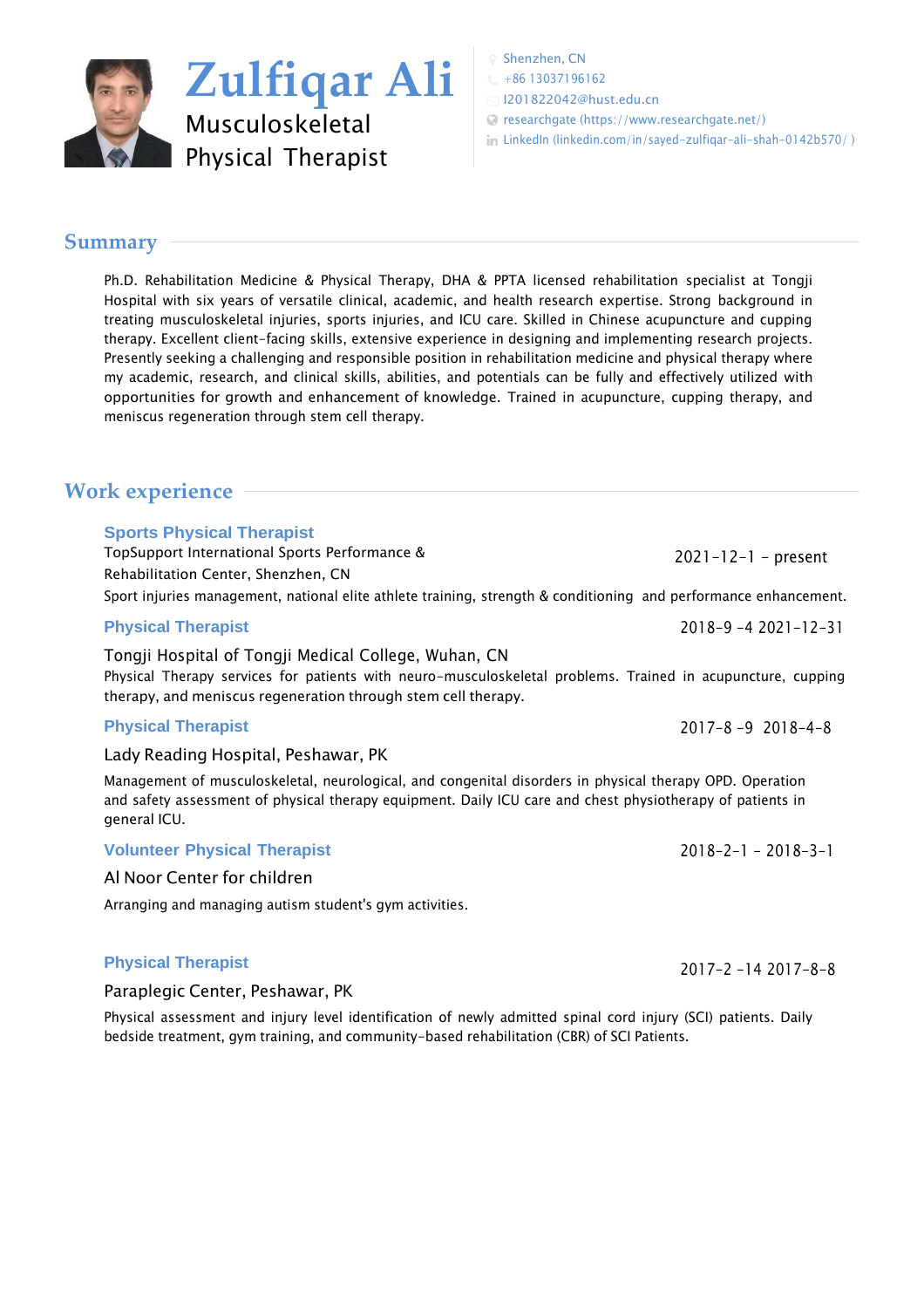## **Lecturer**

## Northwest Institute of Health Sciences, Peshawar, PK

Classroom teaching and clinical supervision of physical therapy students in tertiary care hospitals clinical rotations.

## **Coordinator Doctor of Physical Therapy Program**

## Rehman Medical Institute, Peshawar, PK

Classroom teaching and clinical supervision of physical therapy students in tertiary care hospitals. Served as a central point of administrative contact for all DPT students, and faculty. Updating and implementing recommended academic plans.

### **Teaching assistant**

## Khyber Medical University

Management of patients with neuromusculoskeletal disorders in university physical therapy OPD clinic. Classroom teaching and clinical supervision of physical therapy students in tertiary care hospitals.

## **Education**

## **Ph.D.**

Huazhong University of Science and Technology Ph.D. Rehabilitation Medicine and Physical Therapy

## **M.S**

Khyber Medical University M.S Musculoskeletal physical therapy

#### **Doctor of Physical Therapy**

Khyber Medical University Bachelor Doctor of Physical Therapy

2015-3-3 2016-11-17

2018-09 - 2021-07

2014-07 - 2017-07

2009-01 - 2014-07

## 2014-3-1 2015-2-28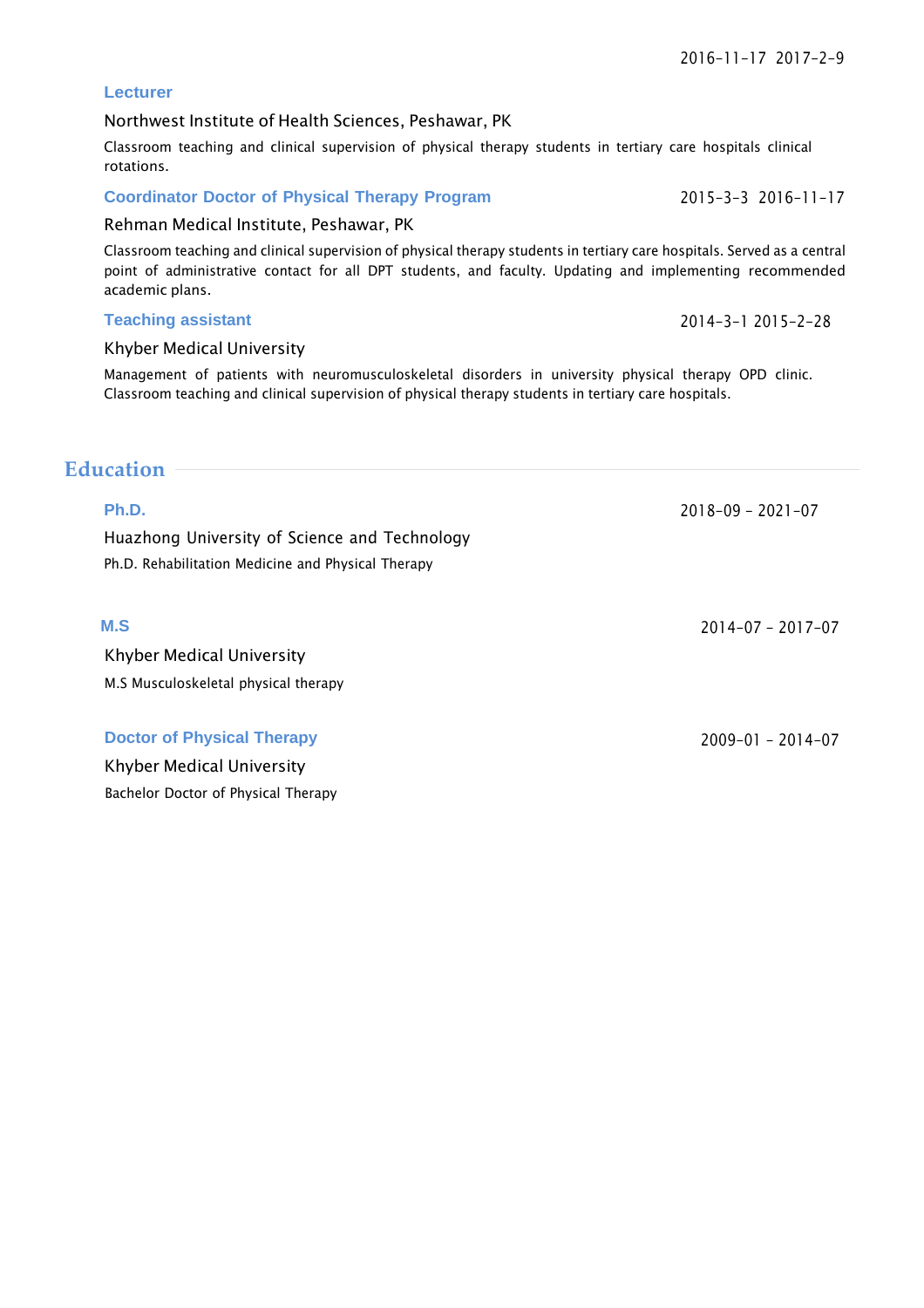# **Professional skills**

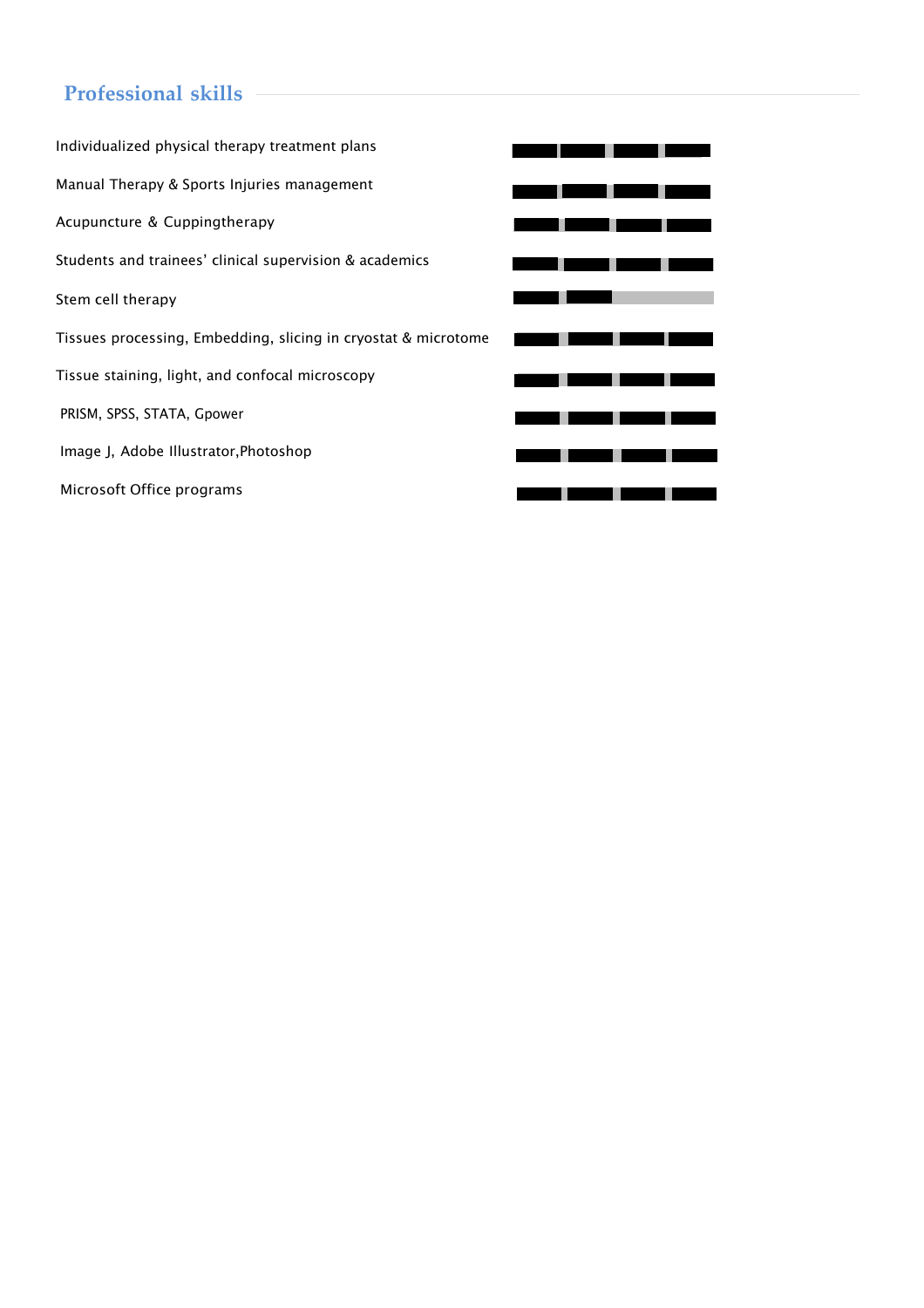# **Research work and publications**

#### Ph.D. Project:

Meniscus regeneration through human embryonic stem cells derived mesenchymal stem cells therapy in rabbit meniscus defect model: a safety and efficacy study

- 1. Mohamed, M.A., Ding, S., Ali Shah, S.Z., Li, R., Dirie, N.I., Cheng, C. and Wei, X., 2021. Comparative Evaluation of the Incidence of Postoperative Pulmonary Complications After Minimally Invasive Valve Surgery vs. Full Sternotomy: A Systematic Review and Meta-Analysis of Randomized Controlled Trials andPropensity Score-Matched Studies. Front. Cardiovasc. Med. 8: 724178. doi: 10.3389/fcvm.
- 2. Nasb M, Shah SZ, Chen H, Youssef AS, Li Z, Dayoub L, Noufal A, Allam AE, Hassaniem M, El Oumri AA, Chang KV. Constraint-Induced Movement Therapy Combined With Botulinum Toxin for Post-stroke Spasticity: A Systematic Review and Meta-Analysis. Cureus. 2021 Sep 1;13(9).
- 3. Liangjiang Huang, Qian Li, Sayed Zulfiqar Ali Shah, Mohammad Nasb, Chen Bin, Iftikhar Ali, Lingfeng Xie, Jifa Hu, Hong Chen. Ultra-short-wave diathermy shortens the course of moderate and severe COVID-19: a randomized controlled trial doi: <https://doi.org/10.1101/2021.01.28.21250163>
- 4. Shah, Sayed ZA, et al. "Movement is Improvement: The Therapeutic Effects of Exercise and General Physical Activity on Glycemic Control in Patients with Type 2 Diabetes Mellitus: A Systematic Review and Meta-Analysis of Randomized Controlled Trials." *Diabetes Therapy* (2021): 1-26.
- 5. Zhou, Jing, Yali Liu, and Sayed Zulfiqar Ali Shah. "Hypertrophic olivery degeneration following cerebral trauma: a rehabilitation perspective." *Journal of the Pakistan Medical Association*(2021): 1-9.
- 6. Khalid, S., Shah, S.Z.A., Khalil, A.A. and Ullah, I., 2021. Impact of musculoskeletal disorders on quality of life of patients visiting 3 tertiary care hospital . *Journal of the Pakistan Medical Association*, pp.1-11.
- 7. Gong, C., Zheng, X., Guo, F., Wang, Y., Zhang, S., Chen, J., Sun, X., Shah, S.Z.A., Zheng, Y., Li, X. and Yin, Y., 2021. Human spinal GABA neurons alleviate spasticity and improve locomotion in rats with spinal cord injury. *Cell reports*, *34*(12), p.108889.
- 8. Sun XJ, Li MX, Gong CZ, Chen J, Nasb M, Shah SZ, Rehan M, Li YJ, Chen H. Temporal expression profiles of lncRNA and mRNA in human embryonic stem cell-derived motor neurons during differentiation. PeerJ. 2020 Nov 13;8:e10075.
- 9. Shah SZ, Nasb M, Lu M, Huang L, Wang Y, Chen H. Scaling the Need, Benefits, and Risks Associated with COVID-19 Acute and Postacute Care Rehabilitation: A Review. Rehabilitation Research and Practice. 2020 Aug 26;2020.
- 10. Nasb M, Shah ZA, Huang L, Li Q, Chen H. The curative effects of shortwave diathermy on treating Novel coronavirus (COVID-19) pneumonia: A structured summary of a study protocol for a randomised controlled trial. Trials. 2020 Dec;21(1):1-3.
- 11. The prevalence of shoulder pain in spinal cord injury patients using manual wheelchair in KPK (Khyber Pakhtunkhwa) Link: <http://jiimc.riphah.edu.pk/>
- 12. Supervision During Rehabilitation Program Following Anterior Cruciate Ligament Reconstruction: A Systematic Review of Literature
- 13. Shah, Sayed Zulfiqar Ali, Ilyas SM Rafiullah, and Syed Mohammad Ilyas. "Assessment of the quality of life of spinal cord injury patients in Peshawar." *Journal Pakistan Medical Association*3 (2017): 434-437.
- 14. Shah, Sayed Zulfiqar Ali, et al. "PREVALENCE OF WORK RELATED LOW BACK PAIN AMONG CLINICAL PHYSICAL THERAPISTS IN PAKISTAN." *Annals of Allied Health Sciences*1 (2016): 19-22.
- 15. Ullah U, Shah SZ. Effectiveness of Ponseti Technique in Children with Bilateral Neglected Clubfoot: A Case Report on a 7 Years Old Child. Journal of Islamic International Medical College Quarterly.:162.
- 16. Mohamed A. Mohamed, Shuai Ding, Sayed Z. Ali Shah, Rui Li, Najib . Diri, Cai Cheng, Xiang Wei.Comparative evaluation of the incidence of postoperative pulmonary complications after minimally invasive valve surgery versus full sternotomy: A systematic review and meta-analysis of randomized controlled trials and propensity score-matched studies. *Frontiers in Cardiovasular medinicine*. 2021.

## **Awards**

➢ Academic Excellence/ Outstanding Individuals Award: Huazhong University of Science and Technology

2020Award#D2021028

➢ Gold Medal: Huazhong University of Science and Technology 2nd International Students Dragon Boat Race